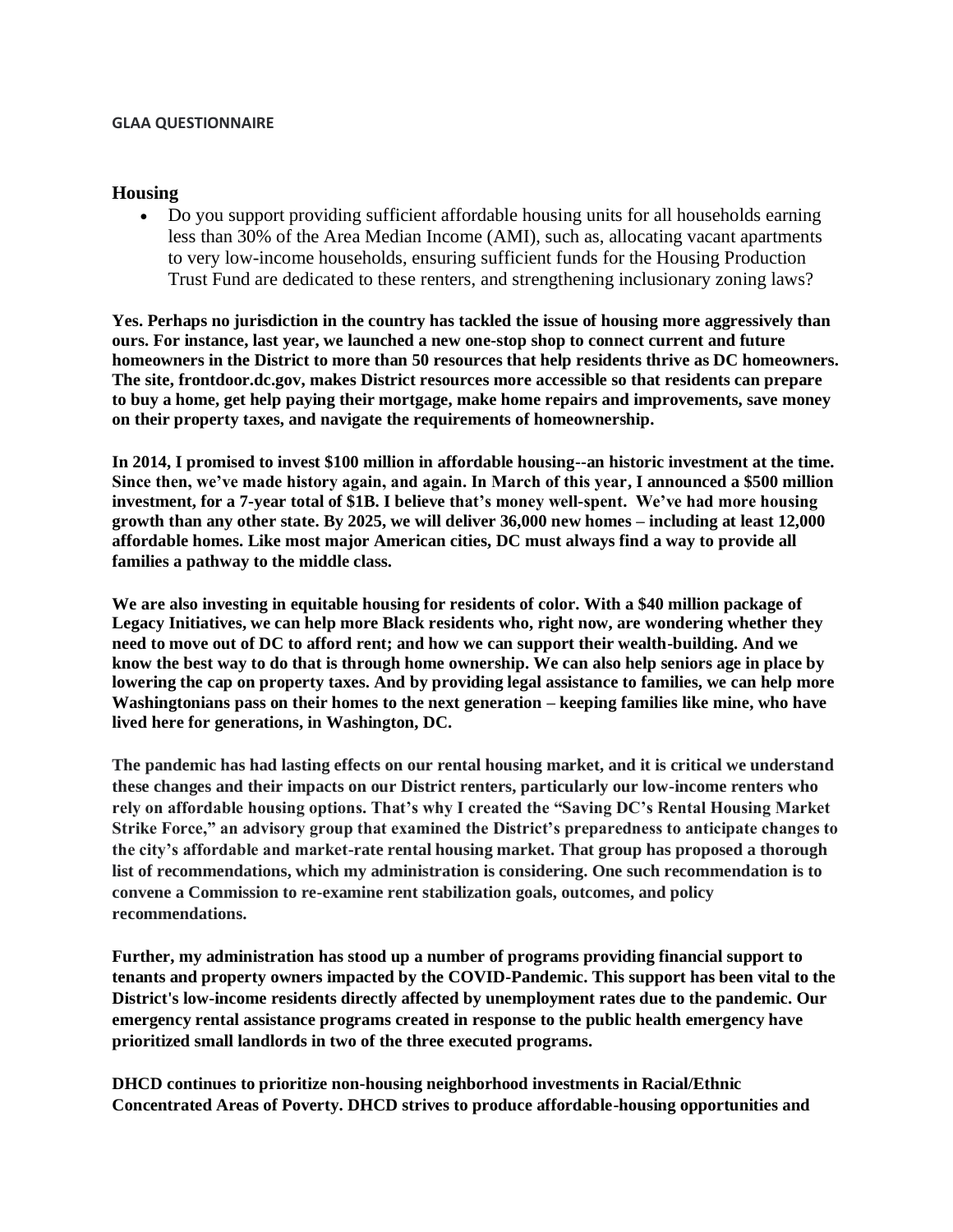**targeted neighborhood investments that increase racial and ethnic diversity through the consolidated Notice of Funding Availability. The current NOFA which closes in February included a top Priority Classification for proposed projects located in Rock Creek West, Near Northwest, or Capitol Hill Planning Areas.** 

**One program that deserves particular mention this year is the District of Columbia's Homeowner Assistance Fund (HAF). Started as a Pilot in FY21, the HAF program is designed to assist lowincome homeowners to catch-up on the costs of homeownership. As laid out in the HAF plan submitted to Treasury, by starting the pilot by assisting condominium owners in some of the hardest hit zip codes in Ward 7 and 8, this program is prioritizing assisting black and brown homeowners. This pilot is already having success in warding off the threat of foreclosure and will soon be making payments to be reinstating these households. The full program, when it is implemented this spring will continue to prioritize the households that have been historically, and are still today, being discriminated against in housing markets.** 

#### **I am proud of what we have accomplished, but I know too that more must be done to provide affordable rental and home ownership opportunities at all income levels, for all Washingtonians.**

• Do you support improving access to housing voucher programs by increasing the number available, as advocated for by The Way Home Campaign and LGBTQ+ Budget Coalition, and reforming program eligibility rules?

**Yes. In fact, my administration has already partnered with the DC Housing Authority to target housing vouchers for LGBTQ seniors through the Housing Older People Efficiently, or HOPE program. I welcome an opportunity to expand the program beyond just seniors to help to address an often-hidden problem of homeless, or housing insecure, LGBTQ residents the city.**

## **Workers' Rights**

• Do you support enacting legislation decriminalizing sex work for adults, including the selling and purchasing of sex and third party involvement not involving fraud, violence or coercion?

**A similar question was asked by GLAA in 2018. I stand by the answer given at that time, which is excerpted below. The issue of commercial sex, sex trafficking, and prostitution in general is highly complicated, generates a lot of emotional responses, and requires careful consideration. My administration is committed to seeking solutions that decrease barriers for individuals engaging in sex work to access services and reduce their exposure to harm. We recognize the need to provide better, safer, and sustainable, long-term options for those engaged in sex work and those seeking to exit the sex trade. My Administration, though, does not support the decriminalization of commercial sex work. This has been my consistent position over the more than 16 years in elected office. My position is rooted in the need to maintain a safety-net to identify and assist victims of commercial sexual exploitation and sex trafficking and her belief that decriminalization will lead to an increase in sex trafficking. I would support alternatives to incarceration for individuals arrested for soliciting or engaging in sex work. Several other cities have created arrest diversion programs for sex workers that focuses on their personal needs, such as housing, mental and behavioral health treatments, addiction services, and stable employment. Some cities also offer diversion programs to customers that focuses on health, sex education, and learning about exploitation of sex workers.**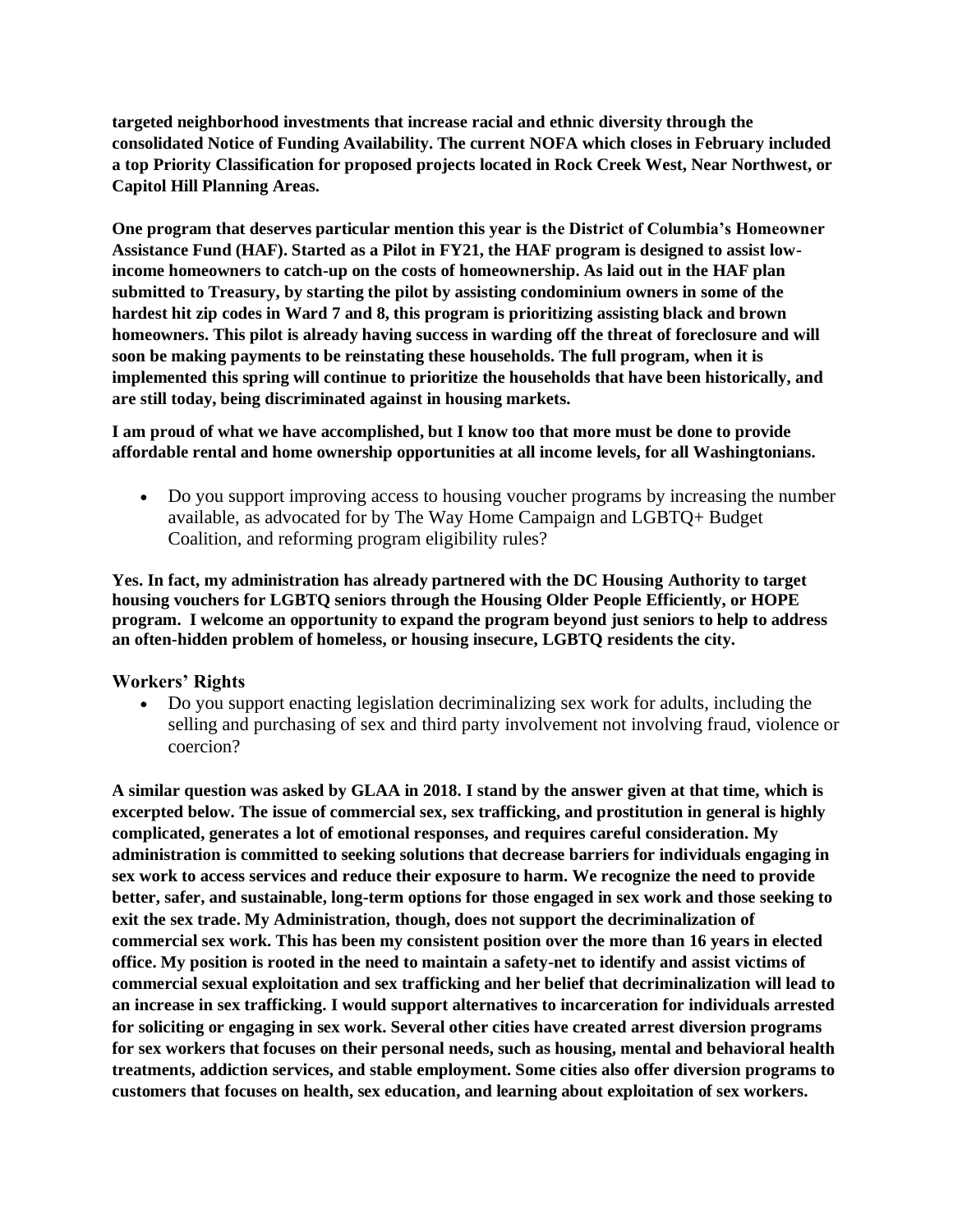**These are options that merit consideration for the District. But we must ensure a citywide conversation that engages sex workers, advocates, health experts, human trafficking experts, and our residents.** 

**And although human trafficking and decriminalizing sex work should not be conflated, we must also continue to work together to identify and prosecute anyone that is engaged in human trafficking or forcing individuals – especially minors – to engage in sex work without their consent.**

• Do you support repealing the subminimum wage for tipped workers?

**I will support Initiative 82, if passed by District voters. In 2016, as part of my commitment to create pathways to the middle class for Washingtonians across all eight wards, I signed the Fair Shot Minimum Wage Amendment Act of 2016 into law to raise the District's minimum wage to \$15.00 per hour by 2020. The wage now stands at \$15.50, which is the amount that tipped workers are entitled to if they do not earn that amount through the subminimum wage + tips. Still, there is a pitched debate about whether the tipped minimum wage works for all tipped workers and to be sure, there is a case to be made on either side. So, while I would prefer an approach to changing the tipped wage that is thoughtful and carefully considered through the legislative process, if Initiative 82 passes, I will support its implementation.**

• Do you support funding the Office of Human Rights (OHR) at a level that ensures the agency ends its case backlog, completes discrimination cases in a timely manner, and effectively engages in community education and outreach?

**Yes.** 

# **Health**

• Do you support establishing overdose prevention facilities in the District to reduce deaths from drug overdoses?

**Yes. In fact, we have done just that and more. Please see our update to the [Live.Long.DC](/Users/carriekohns/Library/Containers/com.apple.mail/Data/Library/Mail%20Downloads/B1E714AC-8602-4299-A9D8-63147BA8071A/District’s%20strategic%20plan%20to%20reduce%20opioid%20use,%20misuse,%20and%20related%20deaths.) plan, the District's strategic plan to reduce opioid use, misuse, and related deaths.**

• Do you support removing the criminal penalties for drug possession for personal use and increasing investments in health services?

**Yes, I support decriminalizing or deprioritizing possession for personal use of some drugs—most notably marijuana. In fact, I have introduced legislation to tax and regulate the sale of marijuana. I am open to understanding the benefit to decriminalizing other drugs, subject of course to a thorough debate and discussion.** 

## **Policing and incarceration**

• Do you support reducing D.C.'s total pre-COVID-19 incarcerated population by onethird to one-half by FY30?

**Our jail population is overwhelmingly comprised of minorities. Reducing the population overall by 30% or more would thus disproportionately remove minorities from incarceration—a goal I**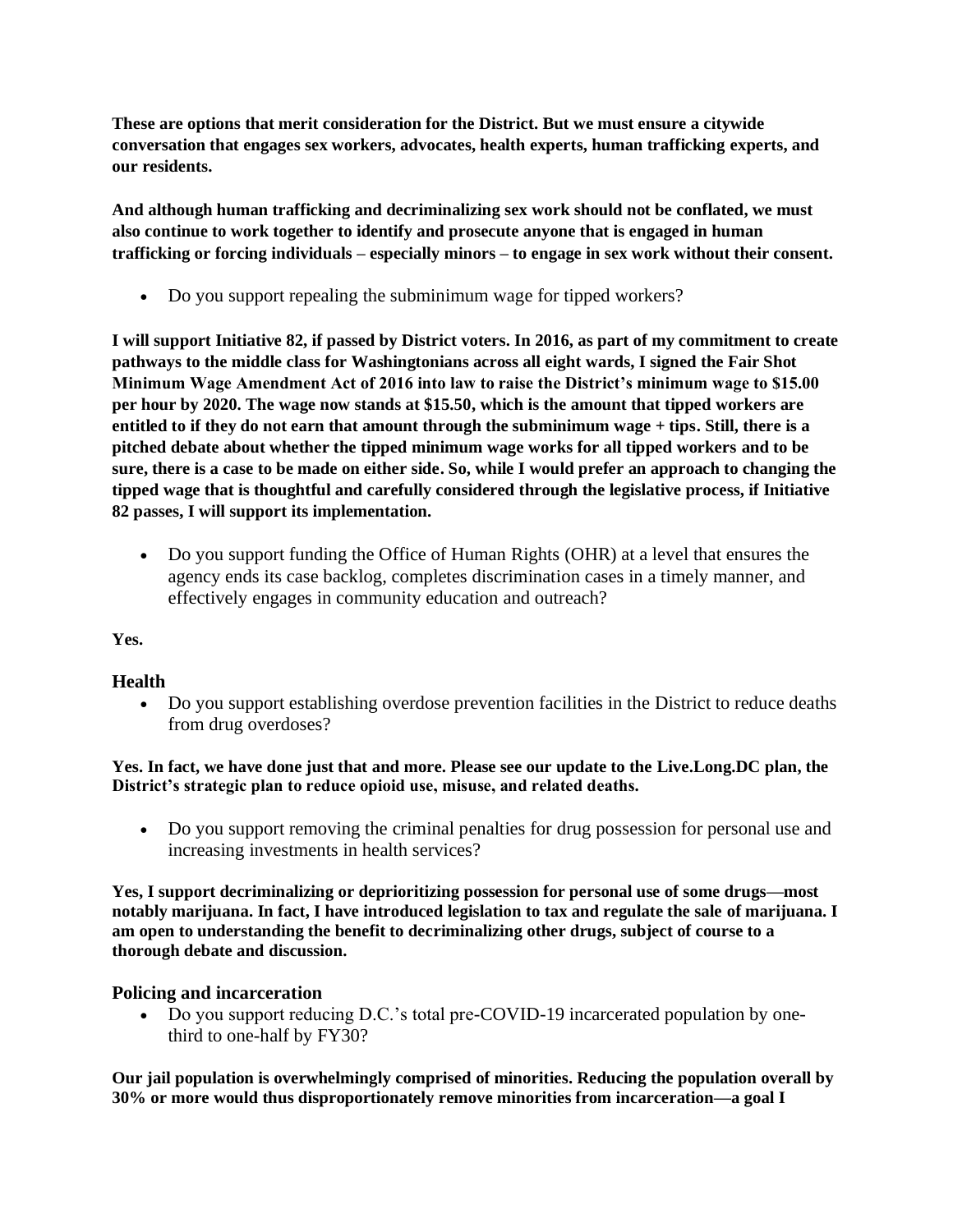**support. Further, incarceration is not always the most appropriate response. When incarceration is necessary, we have a duty to house residents in safe, secure, and humane conditions. That's why I recently announced \$250M to build a new jail and \$25 million to upgrade the existing one until until it is replaced.** 

• Do you support better oversight, transparency, and accountability in the process of investigating and improving D.C. jails, including establishing an independent oversight body, addressing issues impacting transgender individuals, repairing jails, and changing staff culture?

**Yes.** 

• Do you support divesting from the Metropolitan Police Department (MPD) to further invest in vital programs, including anti-poverty, violence prevention, crisis intervention, and reentry?

**I don't believe that investing in violence prevention and crisis intervention programs requires divestment from MPD. I believe we can and should use all available resources to address these critical issues facing our communities. For instance, I recently announced a \$30 million investment in getting MPD back on the path to 4,000 sworn officers. Through investments in hiring, recruitment, and retention, our proposed budget will allow MPD to hire 347 officers in Fiscal Year 2023, including 258 new recruits, 42 residents graduating from the cadet program, and bringing back 47 retired law enforcement officers. This budget does what DC residents all over our city are asking me to do – get our Metropolitan Police Department fully staffed and resourced with the officers they need to keep our community safe. That means getting MPD on the path back to 4,000 sworn officers. As we get back to 4,000 officers, we're focused on hiring DC residents to be DC police and we're also focused on hiring more female officers. And our cadet program helps us do both. Combined with our investments in non-police prevention and intervention efforts, and combined with our investments in recreation opportunities for young people, this investment in MPD is going to help us build a safer, stronger DC."**

**These investments in MPD are in addition to the \$80 million of non-police violence prevention and intervention efforts included in the Mayor's budget. These prevention and intervention investments build on the \$59 million Building Blocks investment in FY22, and include programs like a new life coach program that will provide case management services to the approximately 250 individuals in the community who have been identified as being at the highest risk of being involved in gun violence.**

**We are throwing every resource at the rise in violent crime in DC, and we will keep pushing on all fronts until we see positive results. We will continue to deliver:**

**COVID has upended so much in our lives, including the very fragile public safety ecosystem in our community. Getting back to normal operations in our courts, jail, parole and probation agencies, and job training programs will also tilt the scale toward safer communities. Know that I wake up every morning focused on the safety of our city and willing to create or expand any program that will make our neighborhoods safer.**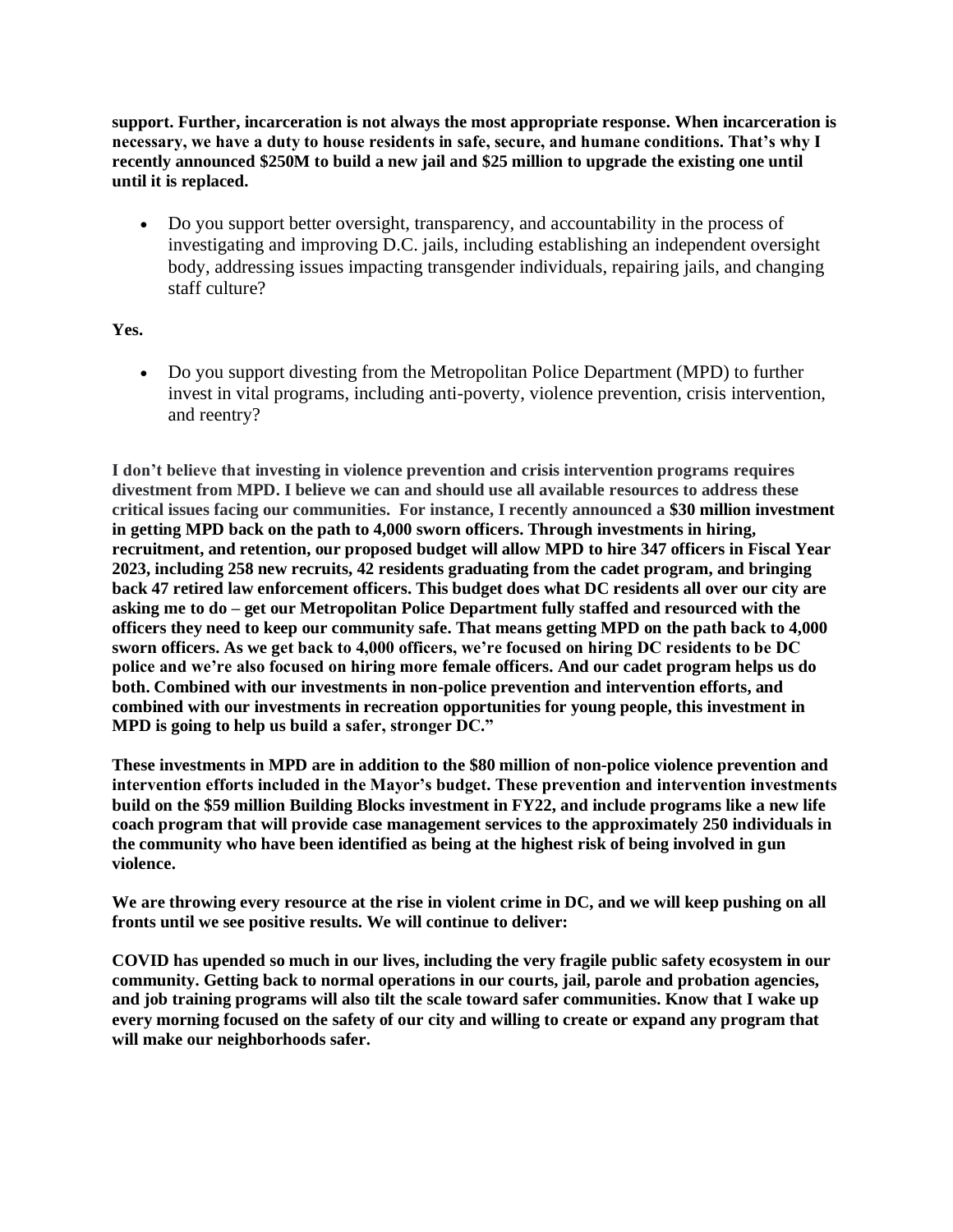*Your record is part of your rating. Please list any actions that you have taken that may help illustrate your record on behalf of LGBTQ people. Feel free to link relevant documents such as letters to the editor, legislative testimony, campaign literature, etc.*

**I have been a strong and steady leader for the District these last eight years. I've stood up for the LGBTQ community, I've stood up to President Trump and I've stood for Black Lives Matter. I've kept my promises to create more affordable housing, to throw everything at reducing violent crime, to improve public schools, to create good-paying jobs, to close DC's family homeless shelter, to build a new state-of-the-art hospital east of the River, and to address racial and social inequity. I've fought for DC statehood and gotten us closer than ever before. I've also shown my mettle in leading the District through the COVID-19 pandemic and planning for a comeback.** 

**Here are a just a few of my administration's recent achievements on behalf of the LGBTQ community:**

- **Singed into law bill legally protecting LGBT seniors living in long-term care facilities in the District from discrimination and harassment.**
- **Appointed capable, LGBTQ activists to lead the Office of Lesbian, Gay, Bisexual, Transgender and Questioning Affairs.**
- **Appointed Robert J. Contee III, to become the city's next Chief of Police, who has a long record of understanding and support for LGBTQ-related issues.**
- **When President Trump proposed a rule that allows government and government-supported organizations to object to serving LGBTQ people based on their religion, Mayor Bowser strongly expressed her opposition noting discrimination is fundamentally wrong and goes against everything we stand for in Washington, D.C.**
- **Tackled the issue of violence against D.C.'s LGBTQ community members, by convening a meeting between her office and members of D.C. police's LGBT Liaison Unit and leaders of nongovernment agencies;**
- **In 2021, I declared October as LGBTQ History Month in D.C. to "showcase the fight for dignity and equality for LGBTQ people;"**
- **My administration ensured the Annual 17th Street High Heel Race would endure without the organizational and financial hardships it faced for decades;**
- **One of my first actions when I took office in 2015 was to change the name of the office of GLBT Affairs to the Mayor's Office of LGBTQ Affairs to reflect the direction of the movement.**
- **For a good portion of my first term in office, we worked in partnership with Gay Games DC to showcase the very best DC has to offer. Our bid – one of the top three globally – proved that Washington, DC is strong not simply because we are diverse, but because we celebrate our diversity and inclusion. I would be honored to have the opportunity to continue to share our story in order to bring about equality for our LGBTQ friends globally.**
- **Last summer, we announced that "X," the gender neutral identifier, will be added to driver licenses and identification cards issued by the District of Columbia Department of Motor Vehicles (DC DMV). Currently, applicants must choose between male and female as a gender identifier. The new designation and modified gender designation process aligns District gender identity policies with our shared DC values and recognizes the significance of gender non-binary persons to self-certify their gender preference.**
- **Voted for the marriage equality legislation.**
- **Additionally, in late 2017, I was proud to co-chair the Mayors Against LGBT**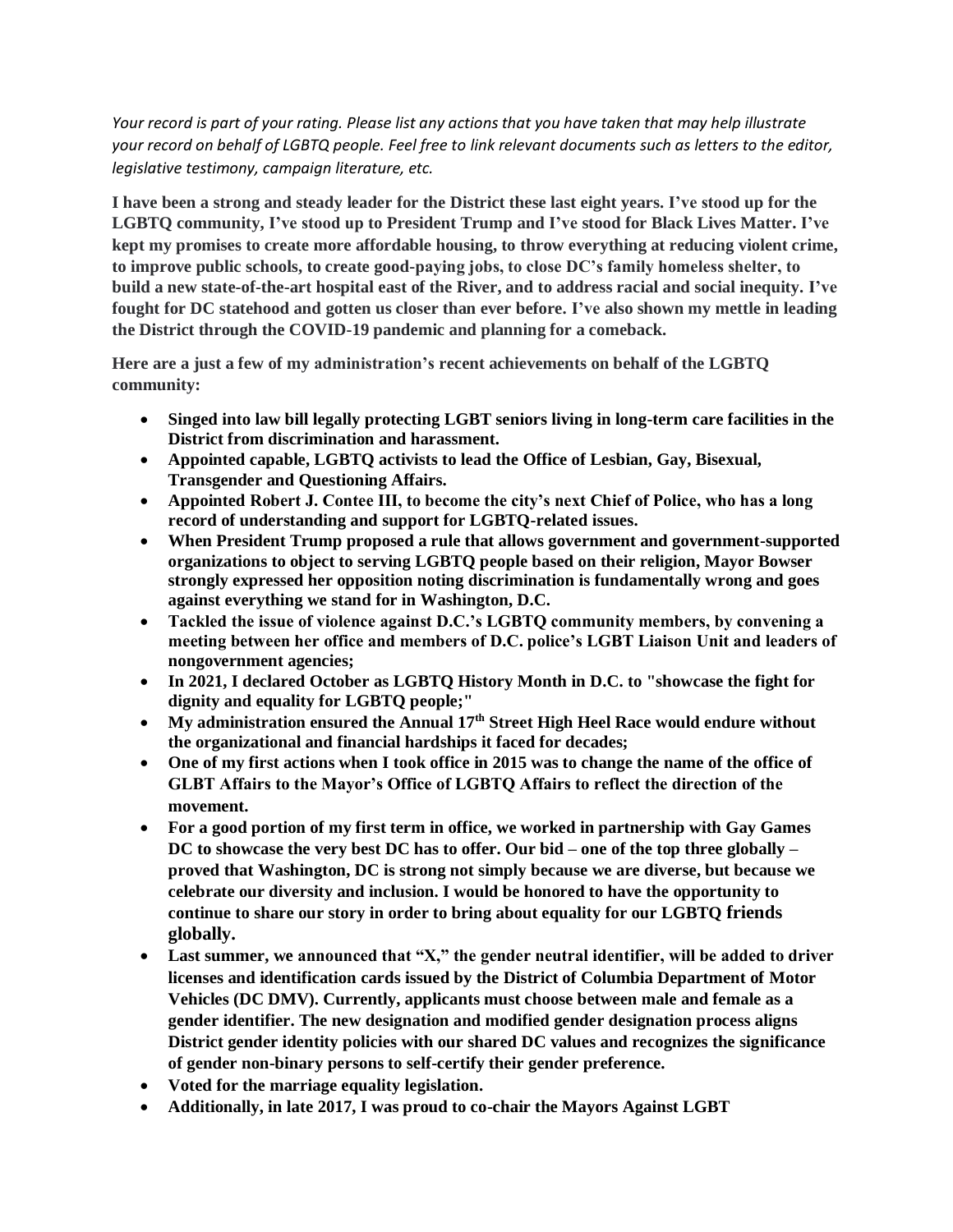**Discrimination - a bipartisan coalition of municipal leaders dedicated to securing inclusive nondiscrimination protections for all, including lesbian, gay, bisexual and transgender individuals, at all levels of government. The group recognizes the special role mayors play in protecting the rights and safety of residents and in advancing policies that move our communities and our country forward. Mayors Against LGBT Discrimination is a program of Freedom for All Americans, the bipartisan campaign to win comprehensive LGBT nondiscrimination protections nationwide.**

- **We partnered with the Whitman-Walker Clinic to open a 118,000 square foot health care facility at the St. Elizabeths East Campus. This expansion will significantly improve access to care for DC residents who live east of the Anacostia River as we focus on persistent health disparities and service delivery inequities in Ward 8.**
- **Our Transgender pathways project is a training program through the Department of Health for transgender and gender non-conforming employment readiness program that builds technical skills for future employment opportunities. Participants can start at any computer skill level and move up with the help of hands-on learning, career-building skills, and coaching to achieve their goals.**

**But we know that the LGBTQ community cares deeply about issues that affect all DC residents. Here are a few notable accomplishments:**

- **When President Trump attacked us with rubber bullets and tear gas, we responded with a clear message painted in yellow letters 48-foot-wide: BLACK LIVES MATTER.**
- **This summer, we announced a \$400 million subsidy for affordable housing, the largest ever of its kind. Since taking office, we have invested more than a billion dollars in the Housing Production Trust Fund. And, since 2019, we have made progress toward her goal of delivering 36,000 new homes – including at least 12,000 affordable homes – by 2025.**
- **In 2014, we committed to create for every child a seat in a quality school—no matter her zip code or her parent's tax bracket. We've made a lot of progress since then. DCPS continued to be the fastest improving urban school district. Public school enrollment grew for 11 consecutive years. My administration invested billions in new facilities and hers was the first to open hybrid learning last year, and this year every DCPS school is open 5 days a week.**
- **Tripled the government procurement spend with District-based small businesses since 2015. Last year, for the very first time in District history, we spent more than \$1 billion with DC small businesses.**
- **Expanded the Mayor Marion S. Barry Summer Youth Employment Program to serve residents up to age 24; Expanded MPD Police Cadet Corps for DC High School graduates.**
- **In 2016, as part of her commitment to create pathways to the middle class for Washingtonians across all eight wards, we signed the Fair Shot Minimum Wage Amendment Act of 2016 into law to raise the District's minimum wage to \$15.00 per hour by 2020. The wage now stands at \$15.50.**
- **When she first ran for Mayor, I promised to close unsafe, overcrowded shelter facilities like DC General, and to improve homeless services. And that's just what she did. DC General was demolished in 2018. This year we opened our 7th, brand new, service-enriched family shelter. The average shelter stay has been reduced to 90 days. Veteran homelessness is down 61%. Family homelessness is down 73%.**
- **We broke ground on the new Cedar Hill Regional Medical Center. The \$375 million project includes a state-of-the-art 136-bed, full-service hospital, ambulatory pavilion for physician**